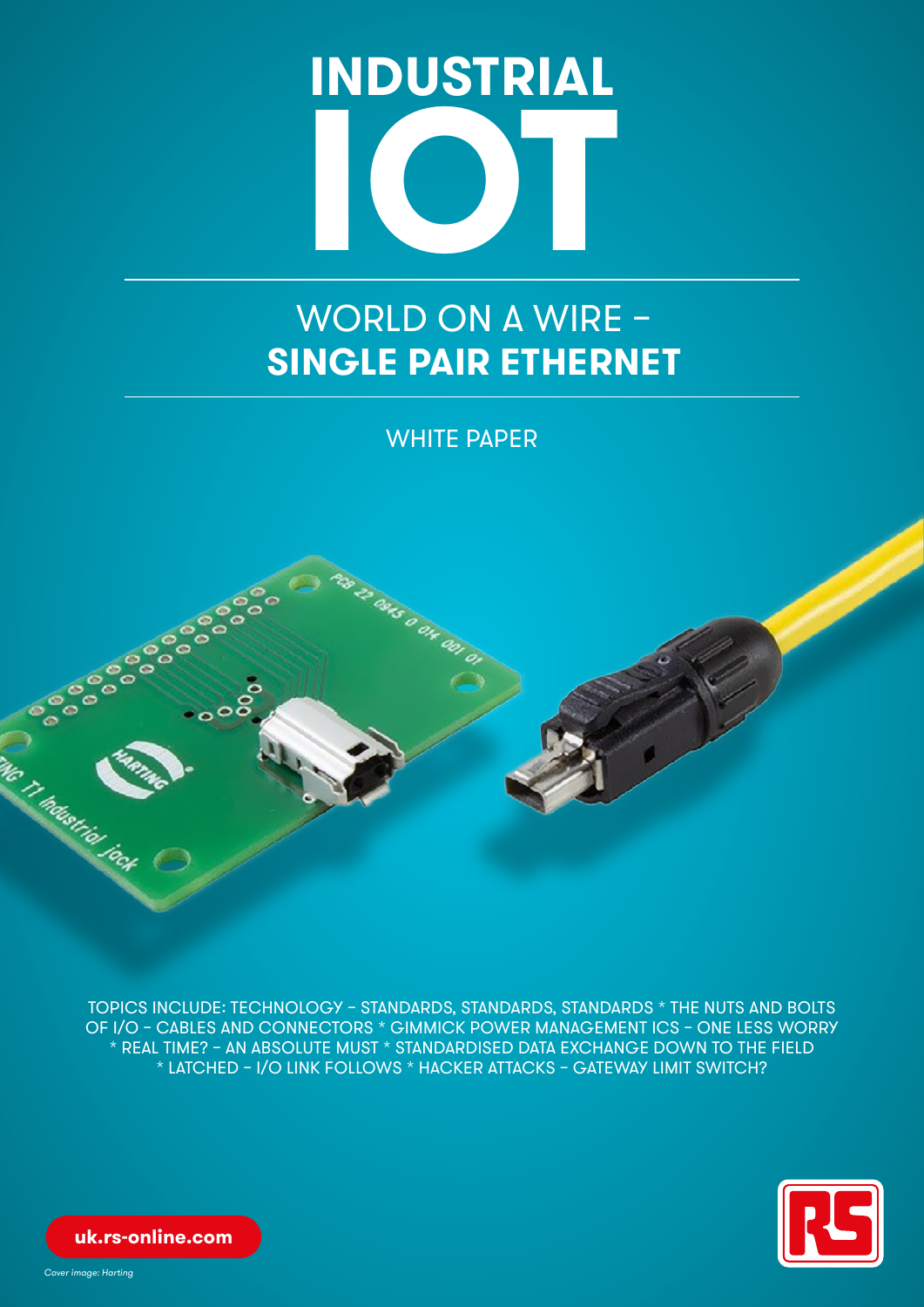

The control and field level in automation technology is characterised by highly fragmented fieldbus infrastructures. The data islands this causes require complex gateways that complicate access to the data of the devices in the field. Eliminating these gateways could significantly reduce the costs and complexity of these installations and remove the data islands they have created (Table 1).

One way of eliminating this fragmentation is to extend the Ethernet from the control level to the field level. However, this approach has been made more difficult by the cable length limitation to a maximum of 100 m, the use of a minimum of two wire pairs and by connectors that are less usable.

The automobile industry faced a similar situation in the fragmentation of communication technology. This situation has been further exacerbated by advanced developments such as autonomous driving.

## **Data rate and cable length standards**

**10BaseT1L** (with the suffix L) is the "long-range" version of the single-pair Ethernet variant standardised in IEEE 802.3cg for a cable length of 1000 m. 10BaseT1L works full-duplex – which means that the send and receive signals are transmitted simultaneously via one pair of wires. A station can use echo compensation to remove its own transmission signal from the overall signal and isolate the receive signal. 10BaseT1L uses twisted-pair cables with a bandwidth of 20 MHz and a characteristic impedance of 100 Ω.

Single Pair Ethernet now allows data to be transported at 10 Mbps, 100 Mbps and 1 Gbps over two-wire copper cables while at the same time supplying end devices with power via Power over Data Line (PoDL). Specifically, the data rates and cable lengths are:

- 10 Mbps (duplex) up to 1000 m, transmission with a bandwidth of 20 MHz (10BaseT1L) • 10 Mbps (half-duplex) up to 40 m, transmission with a bandwidth of 20 MHz (10BaseT1S) • 100 Mbps (duplex) up to 15 m, transmission with a bandwidth of 66 MHz (100Base-T1)
- 
- 
- 1000 Mbps (duplex) up to 40 m, transmission with a bandwidth of 600 MHz (1000Base-T1)

Ethernet APL (Advanced Physical Layer) offers additional precautions for applications in the process industry. It is based on 10BaseT1L in accordance with IEEE 802.3cg. The structure can consist of a "trunk" cable (cable bundling) with a maximum length of 1000 m between the field switches in Zone 1 hazardous areas and a maximum of 200 m between a field switch and a field device in Zone 0. Ethernet APL contains extensions that are specially tailored to the requirements of the process industry, such as intrinsic safety (IEC TS 60079-47) and port profiles for Power Management ICs for field devices.

**10BaseT1S** (with the suffix S) is the "short range" version of the single-pair Ethernet variant standardised in IEEE 802.3cg. 10BaseT1S works in the half-duplex process and can be operated with both point-to-point and multi-drop technologies (Fig. 1). The latter is defined with a bus length of 25 m with 10 cm-long stubs. In this topology, there is no need for a switch because the arbitration scheme PLCA (Physical Layer Collision Avoidance) is used, which ensures that no data collisions occur. The standard provides for at least eight stubs, but there can be many more.

# **Single Pair Ethernet – World on a Wire**

**The increased collection, evaluation and use of data in the industrial environment – driven by AI technology, among other things, – is increasing the pressure to implement a uniform, practicable and affordable infrastructure from company headquarters down to the field level. In this area, Single Pair Ethernet (SPE) is one of the mega-trends in industrial data transmission and an "enabler" of the IIoT and Industry 4.0. This technology can make the "Industrial Internet of Things" a reality. Every sensor or actuator in the areas of application of industrial and building automation as well as in the automotive and transportation sectors can be accessed via the internet and can transfer its data barrier-free to or from the cloud.**

| <b>Fieldbus</b>  | Data rate             | <b>Cable length</b> |  |  |
|------------------|-----------------------|---------------------|--|--|
| Profibus DP      | 9.6 kb/s to 12 Mb/s   | 100 m to 1200 m     |  |  |
| Profibus PA      | 31.25 kb/s            | 1900 m              |  |  |
| CANopen          | $62.5$ kb/s to 1 Mb/s | 30 m to 1000 m      |  |  |
| <b>DeviceNet</b> | 125 kb/s to 500 Mb/s  | 100 m to 500 m      |  |  |
| AS-Interface     | $167$ kb/s            | 100 <sub>m</sub>    |  |  |
| CC-Link          | $10$ Mb/s             | 100 <sub>m</sub>    |  |  |
| IO-Link          | 230 kb/s              | 20 <sub>m</sub>     |  |  |

*Table 1. Common fieldbus technologies (source: Belden)*

*Fig. 1. 10BaseT1S works in the half-duplex process and is operated in a multi-drop technology, which defines a bus length of 25 m with 10 cm-long stubs. (Fig.: channel-e)*

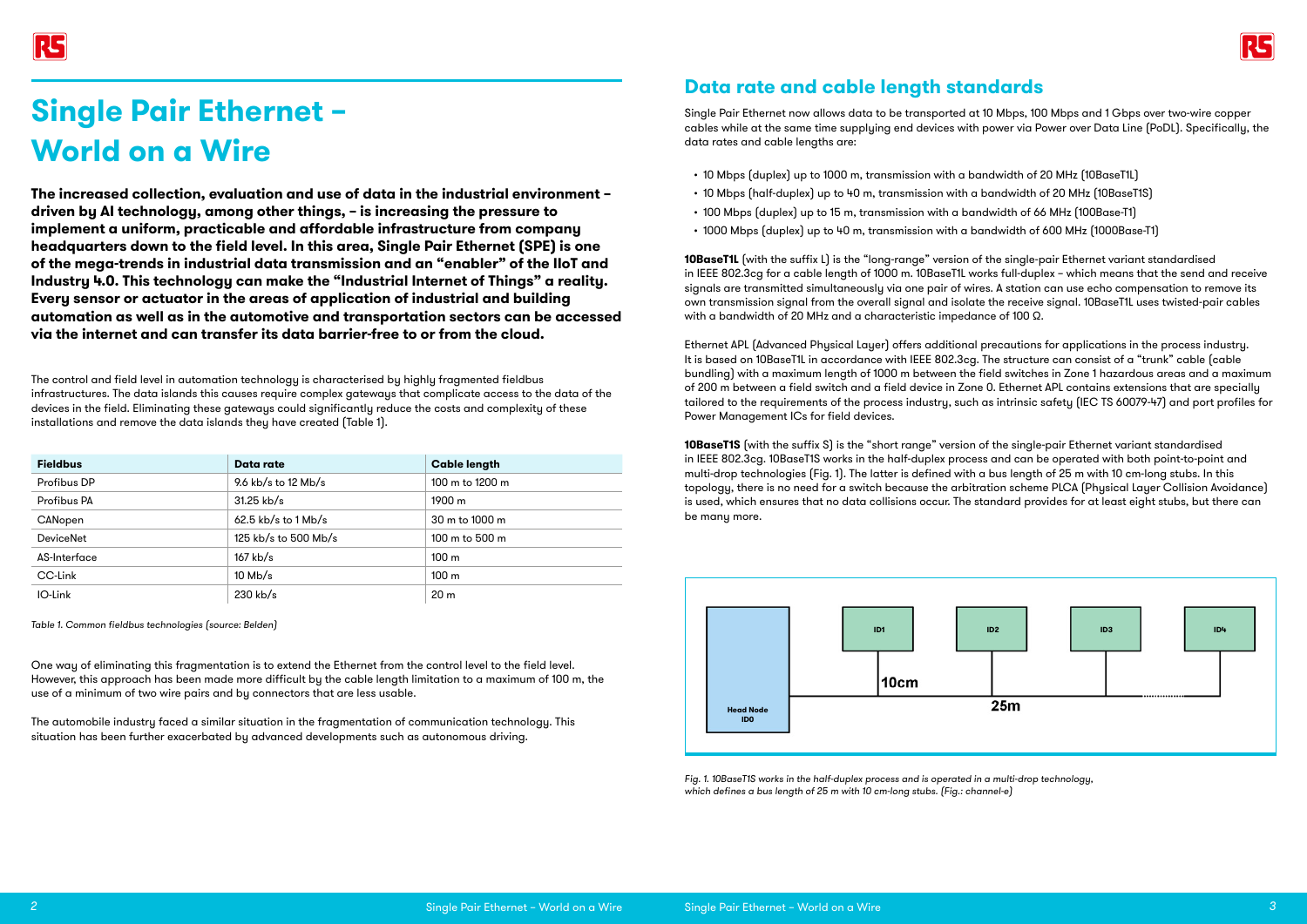



10BaseT1S is a topology that is useful in automotive, industrial and building automation applications to integrate a multitude of network participants in a confined space. It works without switches and only requires small microcontrollers and relatively uncomplicated PHYs for implementation.

The structure of the 10BaseT1S network is very simple: all the participants "hang" on a wire; one of the participants, who is also a communication participant on the bus, is defined as a head node with ID 0, and all others can then be numbered consecutively. The task of the head node is to prevent data collisions on the bus – in other words, to coordinate the arbitration via PLCA. To do so, it sends a so-called beacon, from which moment "the clock starts running". A time window of typically 25 μs opens (but this can be set at will) for the first participant (the head node themselves). Within this window, the node can then begin to "speak" (transmit opportunity). If they let the time pass, the next participant gets their 25 μs, and so on until the last node.

Then everything starts all over again – the head node sends a beacon and the time windows run through from node 0 to node N. If a participant exercises their right to send within the 25 μs, they can place an Ethernet frame on the bus. Since the bus participants have different "communication needs", no fixed cucle time can be specified for such a multi-drop network – especially since a cycle can change further in time due to exception rules. A bus participant with a slow MCU will thus be allowed to give an idle signal that allows it to extend the time window (in our example, 25 μs). Nodes that are particularly important can be allowed to put more than one frame on the bus.

**100Base-T1** is standardised in the IEEE standard 802.3bw. It is a single-pair Ethernet variant for a cable length of 40 m and a transmission rate of 100 Mbit/s. 100Base-T1 works full-duplex and uses twisted-pair cables with 66 MHz bandwidth and a characteristic impedance of 100 Ω.

**1000Base-T1** is standardised in the IEEE standard 802.3bp. It is a single-pair Ethernet variant for a cable length of 15 m to 40 m (depending on isolation) and transmits data at a rate of 1 Gbit/s. 1000Base-T1 works full-duplex and uses twisted-pair cables with 600 MHz bandwidth and a characteristic impedance of 100 Ω.

**MultiGigBase-T1**, which is to be specified in the 802.3ch standard, is still in the standardisation phase. It is to allow single-pair Ethernet with 2.5, 5 and 10 Gbit/s and bridgeable distances of up to 15 m.

### **The role of cables**

Cables play a key role in the SPE environment. Because only two twisted wires and a shield are required, they are significantly thinner, more flexible, lighter and more cost-effective. In practice, SPE cables are easier to lay and have smaller bend radii. To save on weight – one of the most important advantages for the application of SPE in the automotive industry – the cable manufacturer Belden offers a weight reduction of up to 60% compared to CAT6 variants (Cat 6A S/FTP AWG 23).

The following standard projects are in progress within the IEC Working Group SC46C for the standardisation of data cables by the meter:

- IEC 61156-11 SPE data cables up to 600 MHz bandwidth for fixed installation (final version published)
- IEC 61156-12 SPE data cables up to 600 MHz bandwidth for flexible laying
- IEC 61156-13 SPE data cables up to 20 MHz bandwidth for fixed installation (horizontal floor wiring)
- IEC 61156-14 SPE data cables up to 20 MHz bandwidth for flexible installation (work area wiring)

Other standardisation projects, for example for bandwidths with data rates above 1 Gbit/s for the targeted bandwidths in the GHz range, will be processed in the future.

In addition to using single-pair copper cables, Single Pair Ethernet enables so-called cable sharing. This entails using a four-pair cabling to implement four SPE connections that are independent of each another via a single cable.

### **The linking element – the connector**

Historically, it did not make sense to use connectors in a closed system, such as a vehicle. That is why mating faces did not exist in the original SPE standards.

In the context of application areas and performance standards of Single Pair Ethernet in the industrial sector, bipolar connectors have also been standardised, eliminating the disadvantages of RJ45 connectors – such as unreliable locking and poor protection against dirt and moisture.

The mating face for connectors is specified in the current standards. The definition of the mating face guarantees mating compatibility and thus the use of products from different manufacturers. There are corresponding versions of connectors in protection classes IP20 to IP65/67 (see Figure 2 and Figure 3).

Measured by media attention, two "players" who offer the market different mating faces have established themselves in the field of connectors and sockets. These players or mating faces can be attached to the user organisations SPE Industrial Partner Network and the Single Pair Ethernet System Alliance.

Harting, a member of the SPE Industrial Partner Network, has developed connecting components with a mating face in accordance with IEC 63171-6 (Fig. 2) for industrial application. This SPE connector can ensure both 1 Gbit/s for shorter distances and 10 Mbit/s for long distances.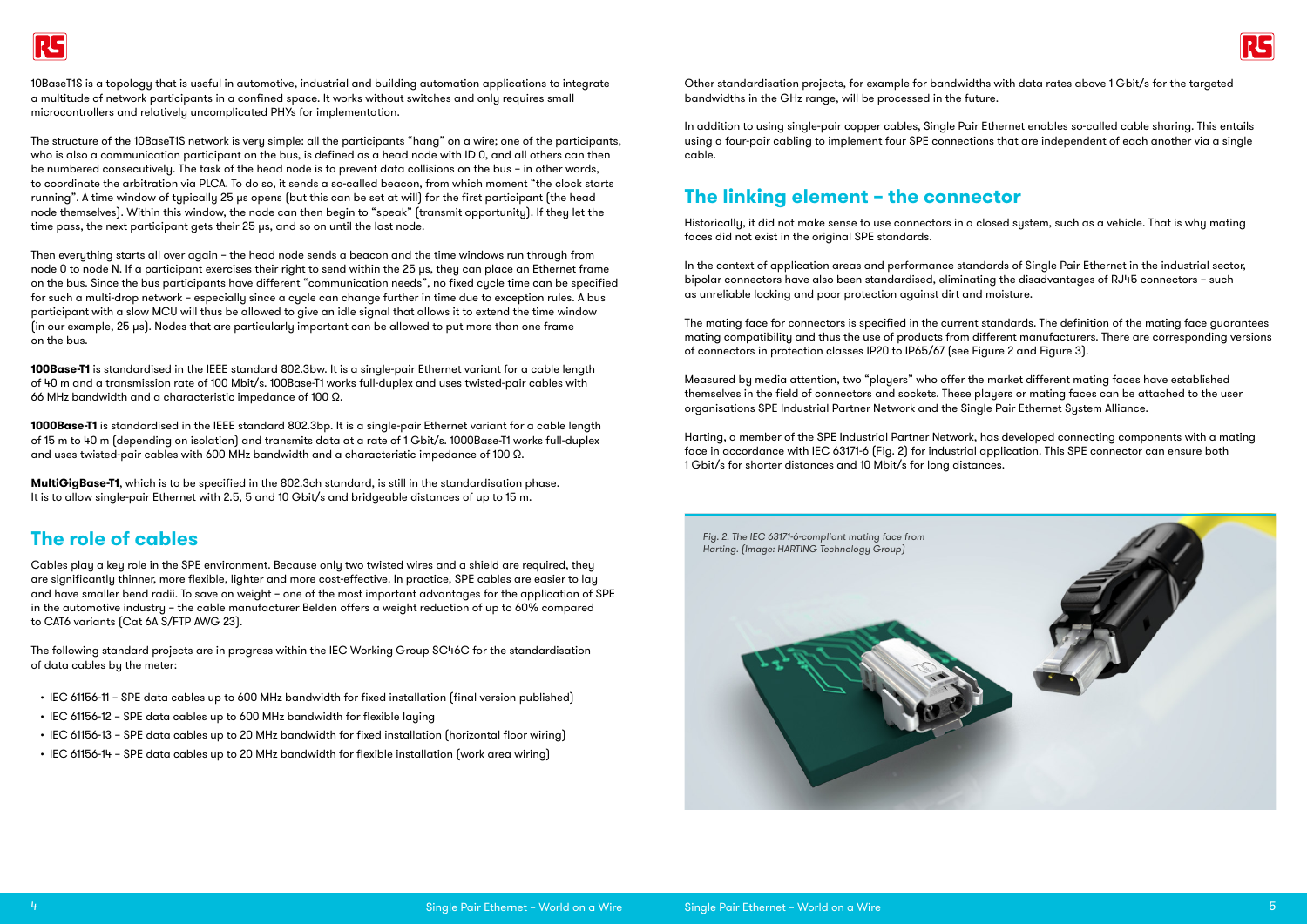Weidmüller – member of the Single Pair System Alliance – offers connectors compliant with IEC 63171-2 for the IP20 environment and variants compliant with IEC 63171-5 for the IP67 environment for wire diameters AWG 26 to AWG 22 (Fig. 3).





*Fig. 3. IEC 63171-5-compliant SPE connectors with mating faces from the manufacturer Weidmüller. Here there are also M8/M12 versions. (Image: Weidmüller)*

What both of these connectors have in common is that they are almost delicate compared to RJ-45 connection technology (Fig. 4).



*Fig. 4. Comparison of control variables between RJ-45 (left) and the Harting T1 connector. (Image: Würth Elektronik)*

| <b>IEC 63171</b>   | Basic standard for specifications and test sequences                                                              |
|--------------------|-------------------------------------------------------------------------------------------------------------------|
| <b>IEC 63171-1</b> | CommScope proposal for M1I1C1E1 applications                                                                      |
| <b>IEC 63171-2</b> | Reichle & DeMassari proposal for M1I1C1E1 applications                                                            |
| <b>IEC 63171-3</b> | Siemon proposal for M1I1C1E1 applications                                                                         |
| IEC 63171-4        | BKS proposal for M111C1E1 applications                                                                            |
| IEC 63171-5        | Phoenix Contact proposal based on the mating face of IEC 63171-2 for M2I2C2E2, M3I3C3E3<br>applications. (Fig. 3) |
| <b>IEC 63171-6</b> | Harting, Hirose and TE Connectivity proposal for M2I2C2E2, M3I3C3E3 applications.<br>Published (Fig. 2)           |

*Table 2. Overview of standards with regard to mating faces*

## **The MICE classification …**

… defines the requirements for cables and connectors in different environments.

### **The four environments that make up the abbreviation "MICE" are:**

- **• M:** Mechanical (shock, vibration, impact, pushing, pulling, bending)
- **• I:** Ingress (or immersion, e.g. of water and dust)
- **• C:** Climatic/chemical (temperature, UV exposure, humidity, contact with impurities such as oil or gas)
- **• E:** Electromagnetic (voltage peaks, EMI/RFI interference, magnetic fields, transients)

### **The number after each letter of the acronym indicates the degree of exposure to environmental factors:**

- **• 1:** Low severity (e.g. office environment)
- **• 2:** Medium severity (e.g. light industrial environment)
- **• 3:** High severity (e.g. extreme industrial environment)

DM1I1C1E1 describes an environment in an office building and M3I3C3E3 an environment that can be found in industry or outdoors.

### **One less worry – with PoDL, data and power supply can be transmitted at the same time**

One of the key capabilities of Single Pair Ethernet is the simultaneous transmission of data and power supply via the cable pair – Power over Dataline (PoDL). In the IEEE 802.3bu standard "Physical Layer and Management Parameters for Power over Data Lines (PoDL) of Single Balanced Twisted-Pair Ethernet", the provision of remote power supply via singlepair Ethernet channels is specified in the same way as Power over Ethernet (PoE) (Fig 5).

Fig. 5. Simultaneous transmission of data and power supply via the cable pair. (Fig.: channel-e)

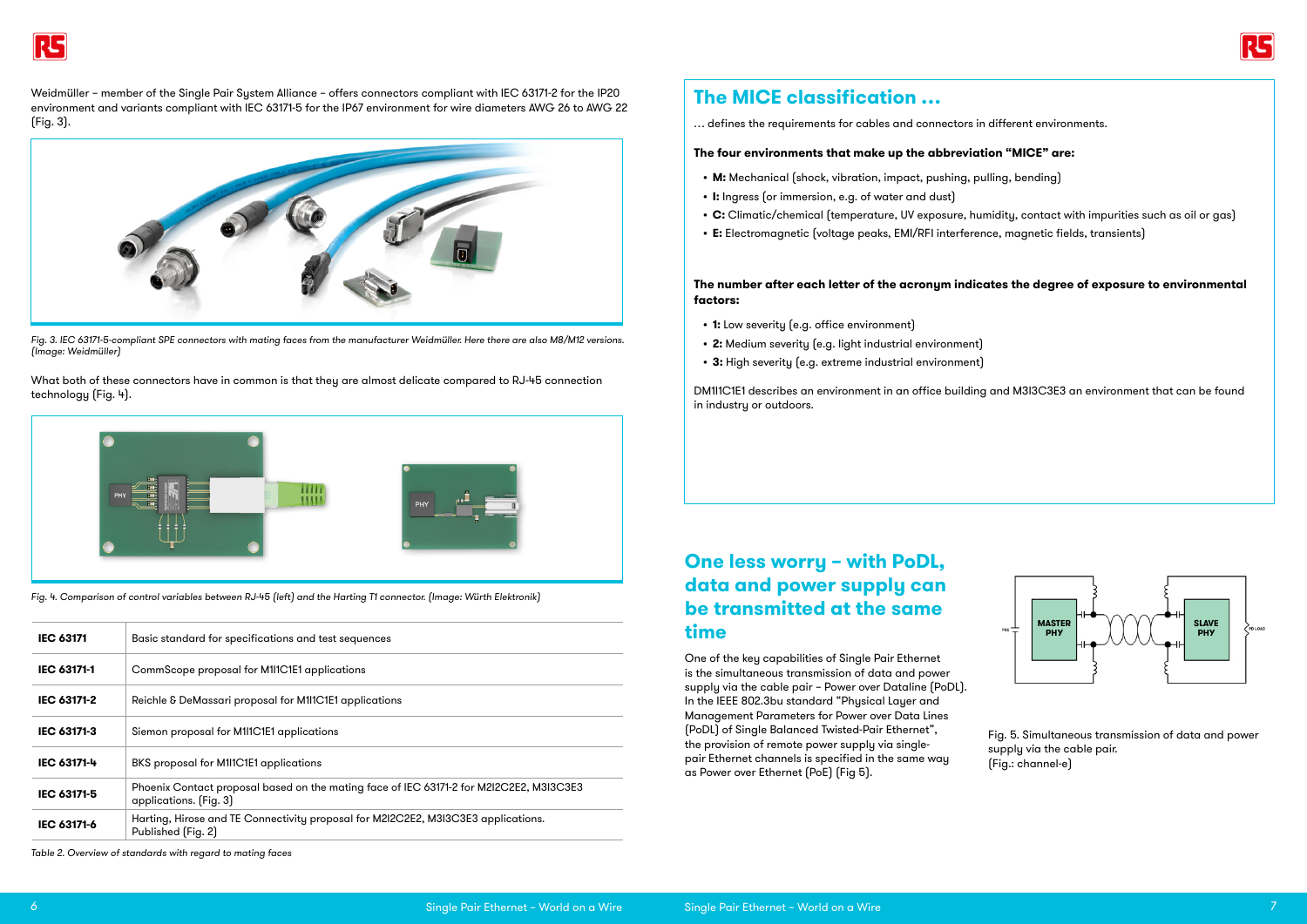

#### **The objectives and specifications for PoDL operation include:**

- Allowing operation of a powered device even if there is no data.
- Supporting voltage and current levels for the automotive, transportation and automation industries.
- Supporting quick-start operation with predefined voltage/current configurations and optional operation with runtime voltage/current configuration.

Electrical energy can be transmitted via PoDL in 10 voltage/current classes with power between 0.5 W and 50 W (consumer power, feed-in power = 63.3 W). The maximum current is 1.6 A (Table 3). An extension by 5 additional classes is in progress (Table 4).

This type of power supply requires two-core lines with cables compliant with IEC 61156. STP cables of Category 7 are not suitable.

PoDL offers both reliable error protection and detection functions for the identification of devices as well as direct communication with devices to ensure a safe, error-free power supply.

An additional communication protocol is used to determine the required supply class, namely SCCP (Serial Communication Classification Protocol). PSE (Power Sourcing Equipment) and PD (Powered Device) negotiate the supply requirements of the PD using this protocol. The PSE detects the presence of a consumer by performing a signature check for the presence of a 3 V Zener diode at the input of the PD.

The maximum remote feed power for the PoE standard IEEE 802.3bt is 100 W for NEC Class 2 devices. This means that future PoDL expansions will probably also remain below 100 W and for the 24 V supply voltage used in industrial automation, the maximum peak current is rounded off to 4 A.

### **Take the best with you – OPC UA, TSN and I/O-Link**

Single Pair Ethernet must be seen in the context of other standardisation efforts. Communication standards such as Open Platform Communications Unified Architecture (OPC UA) and Time-Sensitive Networking (TSN) are indispensable for networking the sensor via the machine and higher-level systems in the cloud.

At the control level, OPC UA is already being used in plants as a higher-level communication standard. The protocol is to be expanded in the future and ensure uniform data exchange down to the sensor level. Expandable information models should take into account the requirements of devices and applications.

The standards of time-sensitive networking enable data communication to be controlled in a synchronised, prioritised and arbitrated form. TSN can be used to ensure that an application does not disrupt the data transmission of the other applications, nor is it impaired by their communication.

IO-Link was developed as an industrial communication interface for field devices, sensors and actuators. The interface offers three different transmission rates and a maximum cable length of 20 m. On the whole, the simple integration into automation systems as well as the high degree of standardisation of shared functions and the terminal device description are the two main advantages of this communication technology.

The concept study "Extension of IO-Link for Single Pair Ethernet transmission" proposes the introduction of an EtherType for I/O-Link. There are already EtherTypes for ProfiNet and EtherCat, for example. This is a field in an Ethernet frame that is used to indicate which protocol is encapsulated in the "payload" of the frame. According to the study, this method can be implemented with very little hardware and software outlay.

| <b>Class</b>         | $\mathbf 0$ | 1          | $\overline{c}$ | 3         | 4     | 5         | $\ddot{\circ}$ | 7     | 8     | 9     |
|----------------------|-------------|------------|----------------|-----------|-------|-----------|----------------|-------|-------|-------|
| <b>Voltage [V]</b>   | $5.5 - 18$  | $5.5 - 18$ | $14 - 18$      | $14 - 18$ | 12-36 | $12 - 36$ | 26-36          | 26-36 | 48-60 | 48-60 |
| Electric current [A] | 0.1         | 0.22       | 0.25           | 0.47      | 0.1   | 0.34      | 0.21           | 0.46  | 0.73  | 1.3   |
| PD output [W]        | 0.5         | 1          | 3              | 5         |       | 3         | 5              | 10    | 30    | 50    |

| <b>Class</b>         | 10    | 11    | 12    | 13    | 14    | 15    |
|----------------------|-------|-------|-------|-------|-------|-------|
| <b>Voltage [V]</b>   | 20-30 | 20-30 | 20-30 | 50-58 | 50-58 | 50-58 |
| Electric current [A] | 0.092 | 0.240 | 0.632 | 0.231 | 0.6   | 1.579 |
| PD output [W]        | 1.32  | 3.2   | 8.4   | 7.7   | 20    | 52    |

*Table 3. PoDL classes (PD= Powered Device)*

*Table 4. Additional PoDL classes (PD = Powered Device)*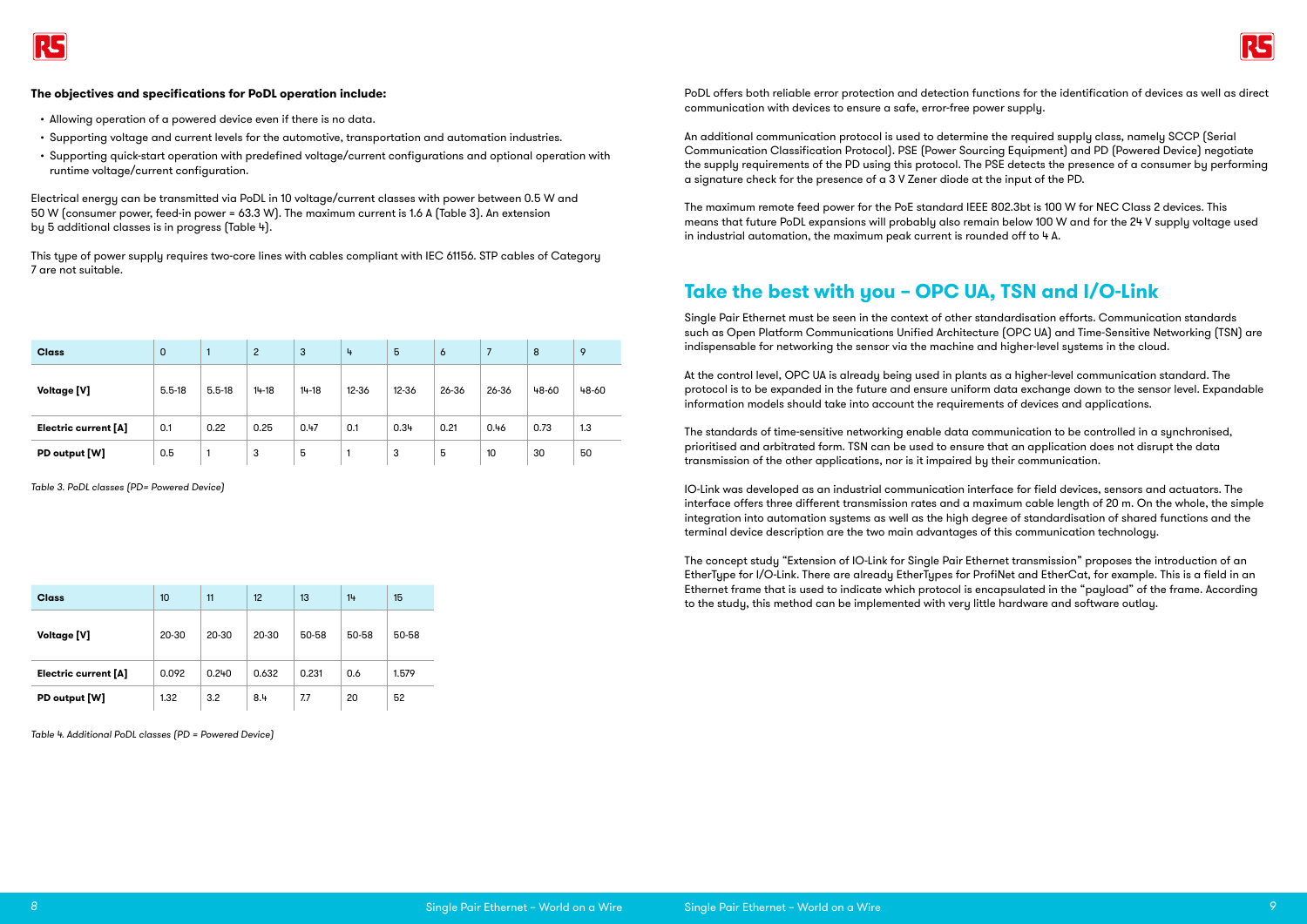

### **One more worry – IT security right up to the limit switch**

"Total" networking means the number of possible gateways for hackers increases. All the devices that are built into the network can exchange data with each other. What is desired from an automation point of view turns out to be potentially dangerous from a security point of view. If everyone and everything can "talk" to everything and everyone, unwanted "conversations" are likely to occur – for example in the form of data theft or changes to the system.

Only the intended data exchange should be permitted in the network. To make sure this happens, suppliers, device manufacturers, system integrators and operators must work together. Security measures must interlock and build upon each other.

In "Industrial Automation and Control Systems (IACS)", the IEC 62443 series of standards defines a standard for IT security in industrial communication networks. It defines the roles and the allocation of responsibilities for product manufacturers, system integrators and operators, so that the actions of all those involved can build upon each other.

Security begins with the development of devices and the integration of functions into the components – but in the big picture, it goes far beyond this.

### **Status**

As far as the availability of the individual networking components for SPE is concerned, the user organisations inherently have a good overview and should be the first point of contact when are looking for information. What is definitely available at this point are cables and connectors. Switches are "in the pipeline", with Harting, EKF and Belden (Hirschmann) having exhibited initial samples at trade fairs and seminars. PHYs should be available sooner from semiconductor manufacturers who already supply the automotive industry with SPE components (TI, analogue devices, microchips).

Texas Instruments has announced a PHY for 10BASE-T1L (DP83TD510E) for industrial applications in early 2021. The module can transmit data over a distance of up to 1.7 km and thus exceeds the requirement stipulated in the 802.3cg specification. The DP83TD510E is designed for use in intrinsically safe Ethernet APL (Advanced Physical Layer) systems and can implement Ethernet networks in process automation systems that require intrinsic safety.

There is currently no information on the availability of PoDL Power Management ICs.

### **The user organisations**



INDUSTRIAL PARTNER NETWORK

#### **Single Pair Ethernet Industrial Partner Network**

The SPE Industrial Partner Network is based in Rahden, Westphalia. It functions as an association of companies with equal rights which is always open to additional members. The network began at the 2019 Hannover Messe (trade fair), when an SPE cooperation between Harting, TE Connectivity and Hirose was introduced. In October 2019, this became the Single Pair Ethernet Industrial Partner Network. There were a total of seven founding members at the time – in addition to the companies mentioned, these were Würth Elektronik, Leoni, Murrelektronik and Softing IT Networks. In February 2020, the network had 17 members. The newly added companies were igus, Dehn, Helukabel, Molex, Amphenol ICC, Lütze, Escha, Perinet, EKF and Zheijang. As of September 2020, there are currently 23 companies on board, with Hirschmann, Metz Connect, Sinbon, Lapp, Nexans, THK and Fluke Networks having just joined (Zheijang is no longer a part of it). https://www.single-pair-ethernet.com

*((Logo copyright: © Single Pair Ethernet Industrial Partner Network))*



#### **Single Pair Ethernet Sustem Alliance**

The Single Pair Ethernet System Alliance started at the 2019 Hannover Messe, when Phoenix Contact, Weidmüller Interface, Reichle & Massari (R&M), Belden and Fluke Networks announced a technology partnership for Single Pair Ethernet (SPE). In April 2020, the association officially made an appearance as the Single Pair Ethernet System Alliance. As of September 2020, there are 15 companies on board. Over the course of time, the companies Telegärtner, Rosenberger HF-Technik, Dätwyler, Kyland, Sick, ORing Industrial Networking, Microchip, Draka/Prysmian, Zhaolong Cables & Interconnects, EFB Elektronik and Vericom have joined the Alliance (Belden/Hirschmann is no longer represented). https://singlepairethernet.com

*((Logo copyright: © Single Pair Ethernet System Alliance))*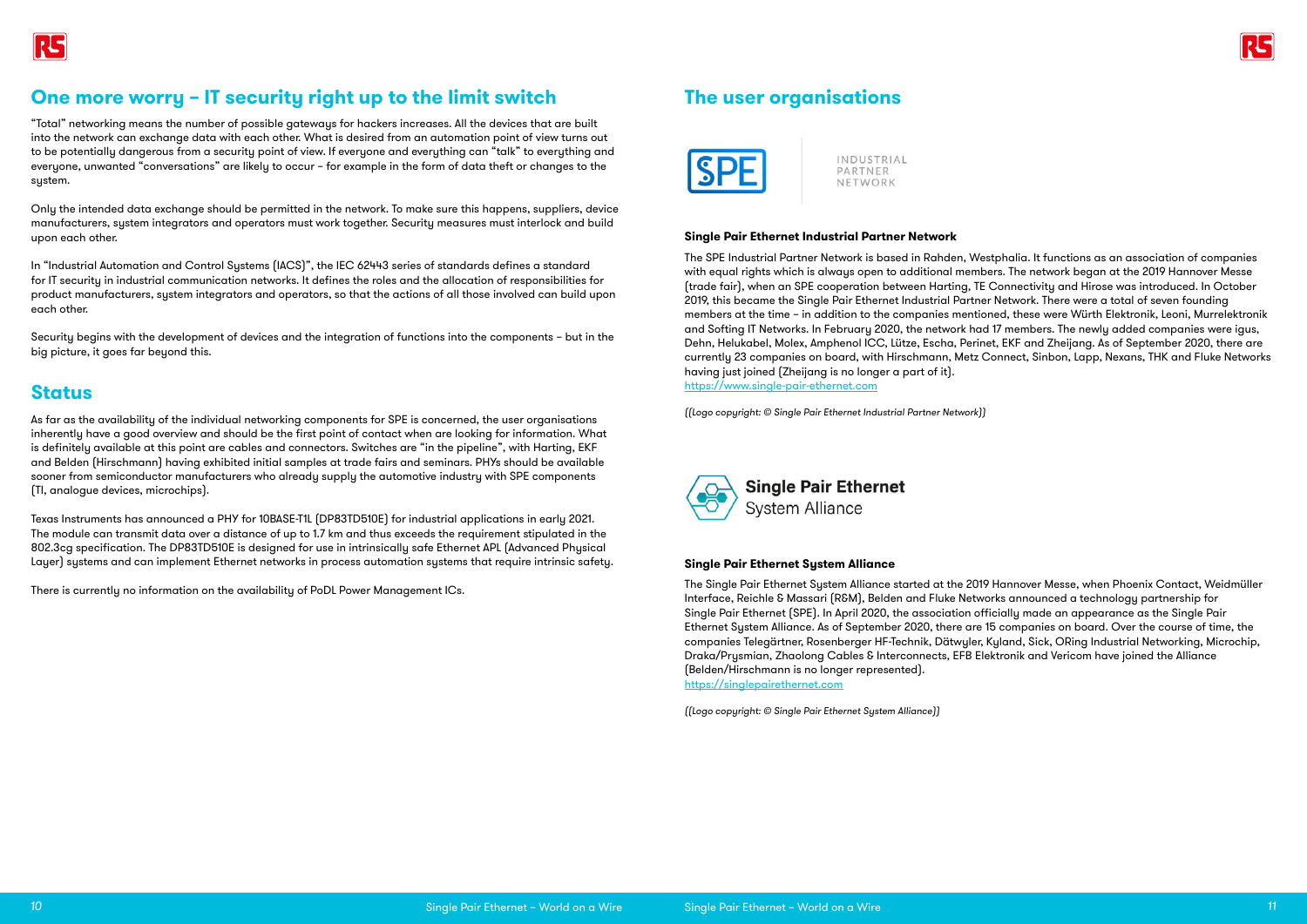



#### **Single Pair Ethernet Consortium**

The Single Pair Ethernet Consortium (SPEC) belongs to the American TIA. It is open to TIA members, but companies that are not TIA members can also participate as affiliated members. TIA is the Telecommunications Industry Association, which represents over 400 companies worldwide. It is accredited by the American National Standards Institute (ANSI). The organisation was initiated in September 2019, with founding members Belden, CommScope, Panduit, and Siemon Company. As of September 2020, a total of 11 members are listed. AEM, Anixter, Berk-Tek, Fluke Networks, Leviton, Superior Essex and R&M have joined the organisation during this period. https://spec.tiaonline.org

*((Logo copyright: © Single Pair Ethernet Consortium))*



#### **OPEN Alliance (One-Pair Ether-Net) Special Interest Group (SIG)**

The Special Interest Group (SIG) of the OPEN Alliance (One-Pair Ether-Net) is an open industry alliance (non-profit) in which the automotive industry and technology providers primarily work together to promote Ethernet-based networks as the standard in automotive networking. The founding members in November 2011 were BMW, Broadcom and NXP Semiconductors. In the same month, the companies C&S, UNH-IOL, Harman, Hyundai, Freescale and Jaguar Landrover joined the industry organisation. Continental, TÜV Nord, Valeo and JAE Europe followed in December 2011. As of September 2020, more than 340 members are currently represented in the OPEN Alliance SIG.

The acronym "OPEN" originally stood for One-Pair Ether-Net. Both 100Base-T1 and 1000Base-T1 technology use just one twisted-pair cable. However, the alliance currently supports the provision of Ethernet-based communication in the automotive sector regardless of the cabling used. https://www.opensig.org

*((Logo copyright: © OPEN Alliance))*

## **Industrial networking – the market situation**

HMS Networks publishes an annual analysis of the industrial networks market with a focus on newly installed nodes within factory automation worldwide.

The 2020 study includes estimated market shares for fieldbuses, industrial Ethernet and wireless. Due to the unique general market conditions as a result of the coronavirus situation, estimated growth rates are not included this year.

### **More market shares for industrial Ethernet, while fieldbuses continue to yield**

In the study, HMS comes to the conclusion that Industrial Ethernet continues to take market share from fieldbuses. Industrial Ethernet now accounts for 64% of the global market for newly installed nodes in factory automation (compared to 59% in the previous year).

With a 17% market share each, EtherNet/IP and PROFINET share first place in the entire market. EtherCAT continues to do well worldwide with 7%, and Modbus-TCP overtakes Ethernet POWERLINK (4%) with 5%.

#### **The market shares of fieldbuses continue to decline**

HMS estimates that fieldbuses have decreased to 30% of the newly installed nodes (compared to 35% in the previous year). At 8%, PROFIBUS is still number one in this segment and for the first time accounts for less than 10% of the entire market for industrial networks. Modbus-RTU is in second place with 5%, followed by CC-Link with 4%.

#### **Wireless remains stable and looks good for the future**

Wireless technologies hold a 6% market share, with WLAN remaining the most popular technology, followed by Bluetooth. Wireless is keeping its market share in a growing market, which is not bad, but HMS Networks expects the wireless share to grow over time.

With all ongoing activities around the world in wireless cellular technologies (e.g. LTE/5G campus networks), HMS is of the opinion that the market demand for wirelessly connected devices and machines will increase.

#### **Regional variations**

EtherNet/IP and PROFINET are leaders in Europe and the Middle East, with PROFIBUS and EtherCAT in second place. Other popular networks are Modbus (RTU/TCP) and Ethernet POWERLINK. The US market is dominated by EtherNet/IP, with EtherCAT gaining some market share. PROFINET and EtherNet/IP lead a fragmented Asian market, followed by PROFIBUS, EtherCAT, Modbus (RTU/TCP) and CC-Link/CC-Link IE Field. According to documents from HMS Networks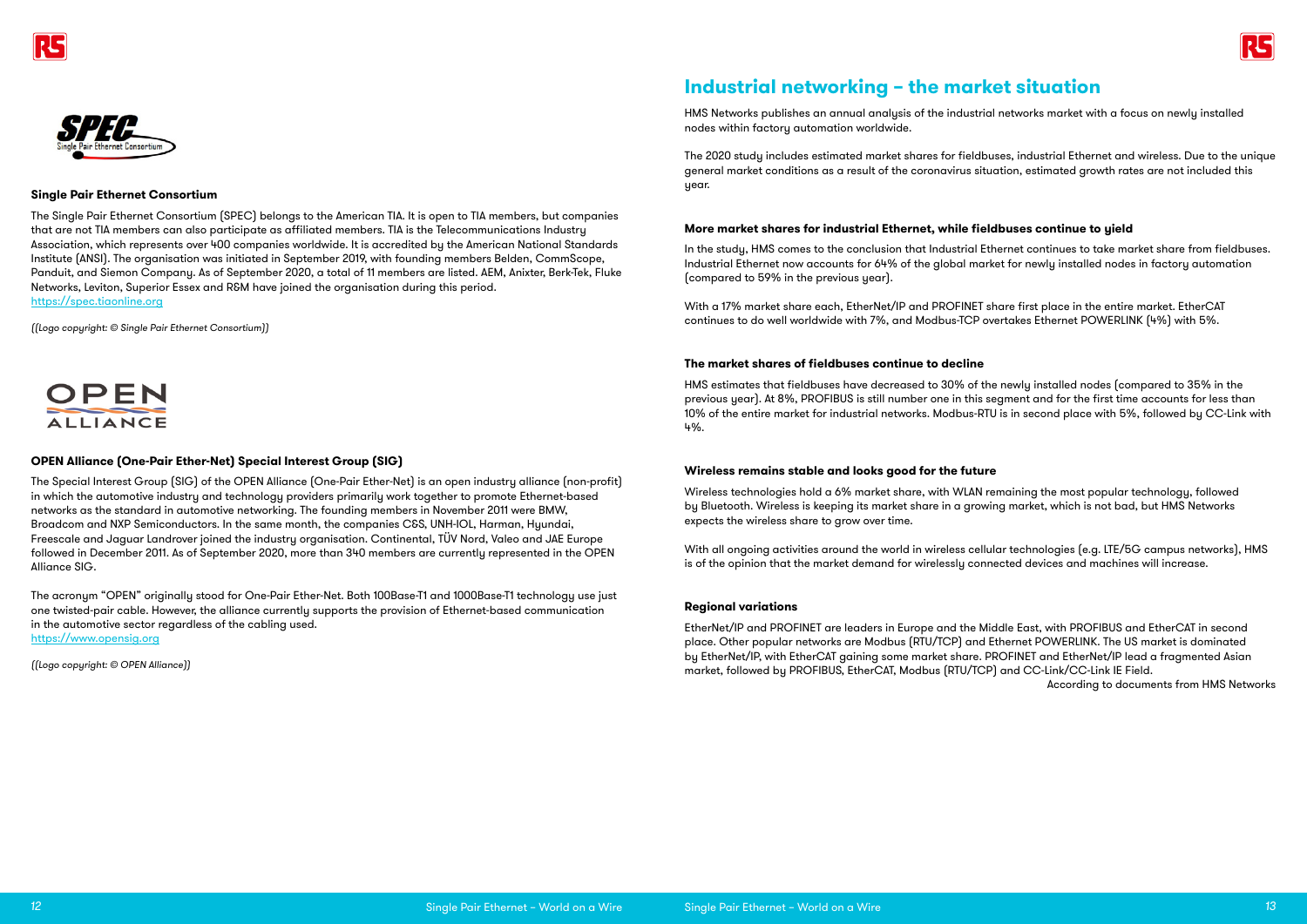

*((Fig. B)) Graphic: channel-e ((Fig. D)) Graphic: channel-e*

Data source: HMS Industrial Networks (https://www.hms-networks.com